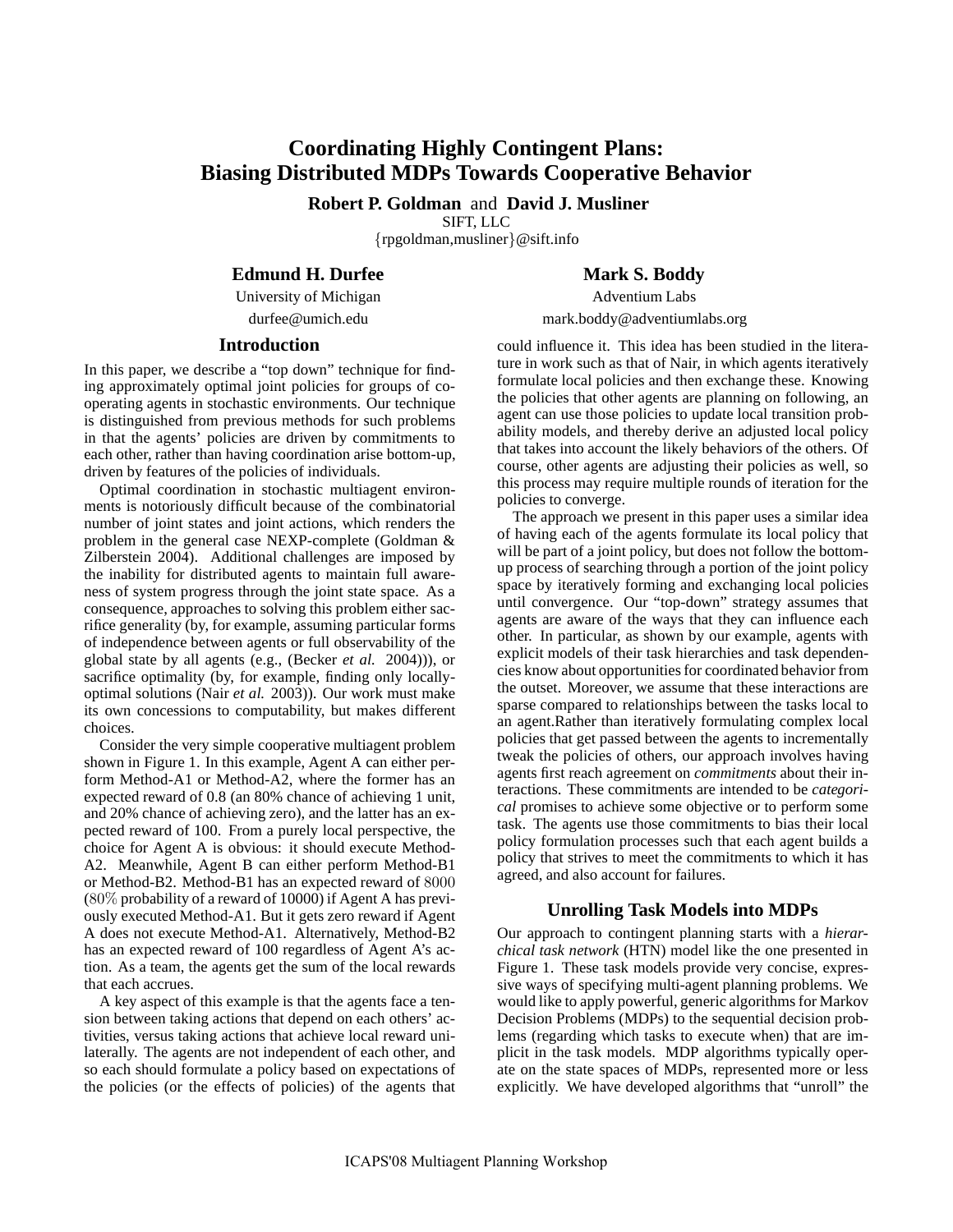decision problem for each agent defined in our task models into a MDP, capturing alternative choices about which task to pursue in a particular state and the possible states resulting from executing a chosen task. The agents then construct a joint policy implicitly; each agent computing its own local policy. The agents' local policy generation uses inter-agent *commitments* to bias local policy generation to improve cooperation among the agents.

#### **Task Models**

Our approach to contingent multiagent planning starts with a *hierarchical task network* (Nau, Ghallab, & Traverso 2004) like the one presented in Figure 1. The actual task model format that our system uses as its input is the C-TÆMS dialect (Boddy *et al.* 2005) of the TÆMS task modeling language (Horling *et al.* 1999), but the particular details of TÆMS are not critical to our discussion here; we will be focusing on aspects that are common to all flavors of HTNs. In particular, our HTNs will contain *tasks* that may be performed by the various agents, and top level tasks are performed by performing special subsets of their subtasks (child nodes); we say that tasks may be *decomposed* into subtasks. For example, in Figure 1, "Agent-A tasks" may be decomposed into "Method-A1" or "Method-A2," or both. One oddity of TÆMS terminology that will affect the reader is that in TÆMS internal nodes are referred to as *tasks* and leaf nodes as *methods*; this differs from standard HTN terminology.

There are two features of TÆMS that are critical to our discussion here. The first is that TÆMS problems are optimization problems. Groups of agents receive reward (referred to as "quality") for performing sets of tasks. Note that the reward is incurred by the collective as a whole; agents are not individually self-interested. The second important feature is that tasks can interact with each other. In particular, as in Figure 1, tasks can *enable* each other. In this example, no quality will be accrued by Agent-B from performing Method-B2 unless Agent-A has already successfully completed Method-A1. These are the features that make TÆMS particularly suited to *multiagent* task modeling.

TÆMS task models have temporal aspects. TÆMS meth-



Figure 1: This simple multi-agent additive task model shows time-constrained, uncertain-outcome tasks for two agents.

ods are temporally extended, rather than instantaneous, and there may be uncertainty about the duration of methods. Furthermore, TÆMS tasks may have temporal constraints: deadlines and release times (activities may not start before their release times).

#### **MDPs**

We do not have space here for a thorough introduction to Markov Decision Processes; we recommend Puterman's text (Puterman 1994) for more specifics. Briefly, an MDP is akin to a finite state machine, except that transitions are probabilistic, rather than deterministic or nondeterministic and agents may receive reward for entering certain states. Typically, this reward is additive over any trajectory through the state space (some adjustments are needed in the case of MDPs of unbounded duration).

More formally, an MDP may be defined as a tuple:  $\langle \Omega, \omega_0, A, T, R \rangle$  made up of a state space,  $\Omega$ , an initial state,  $\omega_0$ , a set of actions, A, that the agent may perform, a transition function,  $T : \Omega \times A \mapsto P \times A$ , and a reward function,  $R : \Omega \mapsto \Re$ . The transition function defines a probability distribution over successor states, conditioned on taking some action in a previous state, and the reward function defines a reward conditional on reaching a particular state.MDPs may be either *finite-* or *infinite-* horizon problems; the problems that we are concerned with here are finite-horizon problems.The solution to an MDP is a *policy*, an assignment of action choice to every state in the MDP.Typically, one searches for a policy that is optimal in the sense of maximizing *expected reward*.

# **Unrolling Task Models**

For any agent, the task network implicitly defines a possible state space and a transition function that maps individual states to possible future states (much of the rest of this paper addresses the decomposition of the overall problem into a set of single-agent MDPs). Our system reasons about task networks by "unrolling" them into MDPs that make this implicit state space explicit. In this section, we describe the state space, explain how the transition function is defined and describe our unrolling algorithm.

**State space.** In order to satisfy the Markov property, we must incorporate in each state enough information to make the state transition function be a function of only the current state and the chosen action. We must also incorporate into each state enough information that we can evaluate the reward function for the task network. Doing so is complicated somewhat by the temporal aspects of the problem.

There are two primary methods for representing temporal problems as MDPs. The first is to have a "clocked" MDP where each state represents the state at an instant of time, so for a trajectory of ten time units, there would be ten states (and nine transitions). This kind of representation works well when the actions have relatively short and regular durations. The alternative is to make the time value part of the state of the MDP and have states be temporally extended. So, for example, if the agent chooses to perform a method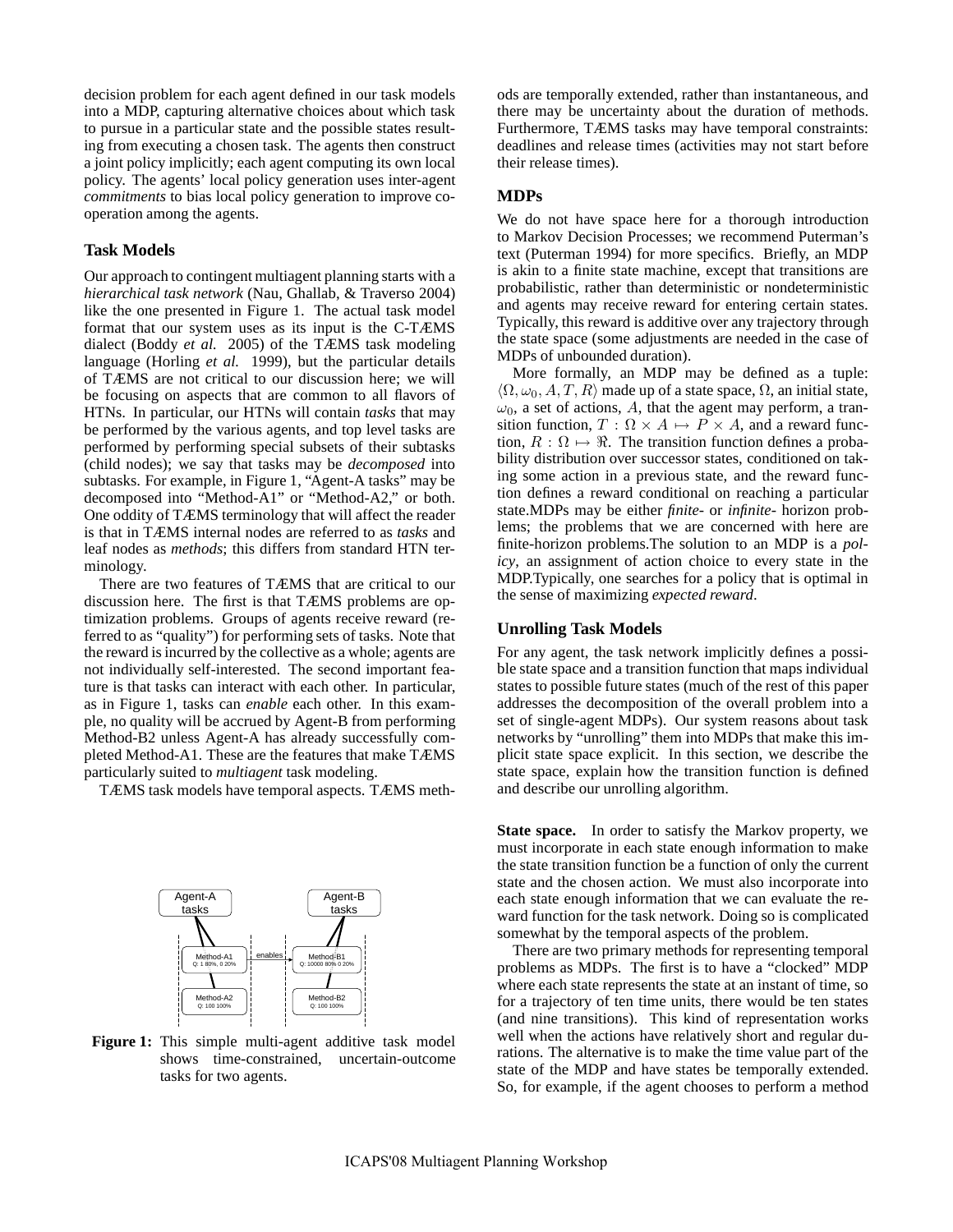of duration ten, then there would be a transition from a state with  $t = 1$  to one with  $t = 11$ . For the task models with which we are working, having an explicit time component to the state works better; the methods have widely-varying durations, and the clocked models are too large.

To compute the reward for our task networks, we need to record the completion time and quality of each executed method. We must do this because inter-task relationships such as enablement mean that we cannot immediately determine all of the effects of performing a given action.

Because methods have duration and release time constraints, we must record "wall-clock time" in the state of the agent. That is, in order to know the possible outcomes of executing a method (recall that the outcome is characterized by duration and quality), we must know when the action is starting. When determining the outcome distribution for a method  $M$ , we must also know the quality of every node  $n$ for which there exists an NLE,  $n \rightarrow M$ , and we must know the quality of *n* at the time  $now - delay(n \rightarrow M)^{1}$ . The need to reason about NLEs is another reason we must record the completion times of all methods. Because of the delays in the NLE effects, we must be able to compute a quality for the tail nodes at different times in the trace.<sup>2</sup>

Given the above features of C-TÆMS, we can define the state of a C-TÆMS agent as a tuple  $\langle t, M \rangle$ , where t is the current time, and M is a set of method outcomes. If  $\mathcal M$  is the set of methods a TÆMS agent can execute, we can assign to  $M$  an arbitrary numbering 1...*n*, for  $n = |M|$ . Then M is a set of tuples  $\langle i, \sigma(i), \delta(i), q(i)\rangle$ : the index of the method, its start time, duration, and quality.<sup>3</sup> This information is sufficient (but not always all necessary) to give a state space that has the Markov property.

**Transition function.** The task network, with its duration and quality distributions, defines a transition function. For example, if an agent executes a method  $i$  starting at time t, yielding a duration  $\delta(i)$  and a quality  $q(i)$ , that is a state transition as follows:

$$
\langle t, M \rangle \to \langle t + \delta(i), M \cup \{ \langle i, t, \delta(i), q(i) \rangle \} \rangle
$$

In addition to allowing agents to carry out C-TÆMS methods, we also allow them to execute "wait" pseudo-actions, but we will not discuss those further here. Recall that we do *not* generate states at every tick in the system clock. Instead, we only generate states for "interesting" times, at which methods start or finish.

**Unrolling the state space.** Our techniques "unroll" the state space for the MDP from its initial state ( $(0, \emptyset)$ ) forward.From the initial state, the algorithms identify every possible method that could be executed, and for each



**Figure 2:** Without coordination, the agents build locallyoptimal policies that do not coordinate well, and achieve poor results overall for the team.

method every possible combination of duration-and-quality outcomes, generating a new state for each of these possible method-duration-quality outcomes. Each state is then further expanded into each possible successor state, and so on. For states where no methods can apply, a "wait-method" is generated that leads to a later state where some non-wait method has been enabled (or the scenario has ended). The unrolling process ends at leaf states whose time index is the end of scenario. The code for performing this unrolling was adapted from previous state-space unrollers developed at SIFT for applications in optimal cockpit task allocation (Miller, Goldman, & Funk 2003).

Even with aggressive pruning, we are unable to fully enumerate the state spaces of even a single agent's MDP. Instead, we must use heuristic search to generate a subproblem; we discuss this elsewhere (for example, see (Wu & Durfee 2007)). For this paper, it is sufficient to know that the state spaces of the individual agents are prohibitively large; we will see that this leads us to use methods that serve to reduce the state space while coordinating the activities of multiple agents.

#### **Example in Detail**

We now return to the example in Figure 1 for a more detailed analysis. In this highly-simplified problem, each agent has one decision with three possible choices: execute Method-A1 (resp. -B1), Method-A2 (B2), or no method. This results in nine possible joint executions, some with uncertain outcomes.

This is not quite the same as saying that each agent has three possible local *policies*, resulting in nine joint policies. Roughly speaking, the number of possible joint policies is exponential in the number of agents, with a base that is the cross-product of action choices and locally-discernable states for each agent. As the agents are granted more information about each other, and as the length of decision sequences grows, that base will grow extremely quickly.

One way to reduce the combinatorics of the problem is to generate a policy for each agent based only on local information, combining these local policies into a global policy.

In the example in Figure 1, if each agent formulates its local policy, Agent A will quickly converge on doing A2, maximizing its local expected utility. Agent B, with no information regarding whether Agent A will execute A1, assumes not and similarly decides to execute B2, resulting in a joint policy as shown in Figure 2, achieving a total reward of 200. If, however, Agent A and Agent B have some way to agree that Agent A will execute A1, thus enabling B1, then

 $1$ This is actually a slight oversimplification. For some NLEs we need to know the exact quality of the tail node, for others we need only know whether that quality is non-zero.

 $2$ Note that the quality of nodes is a montonically nondecreasing function of time.

 $3$ In practice, the set M is most efficiently implemented as a vector.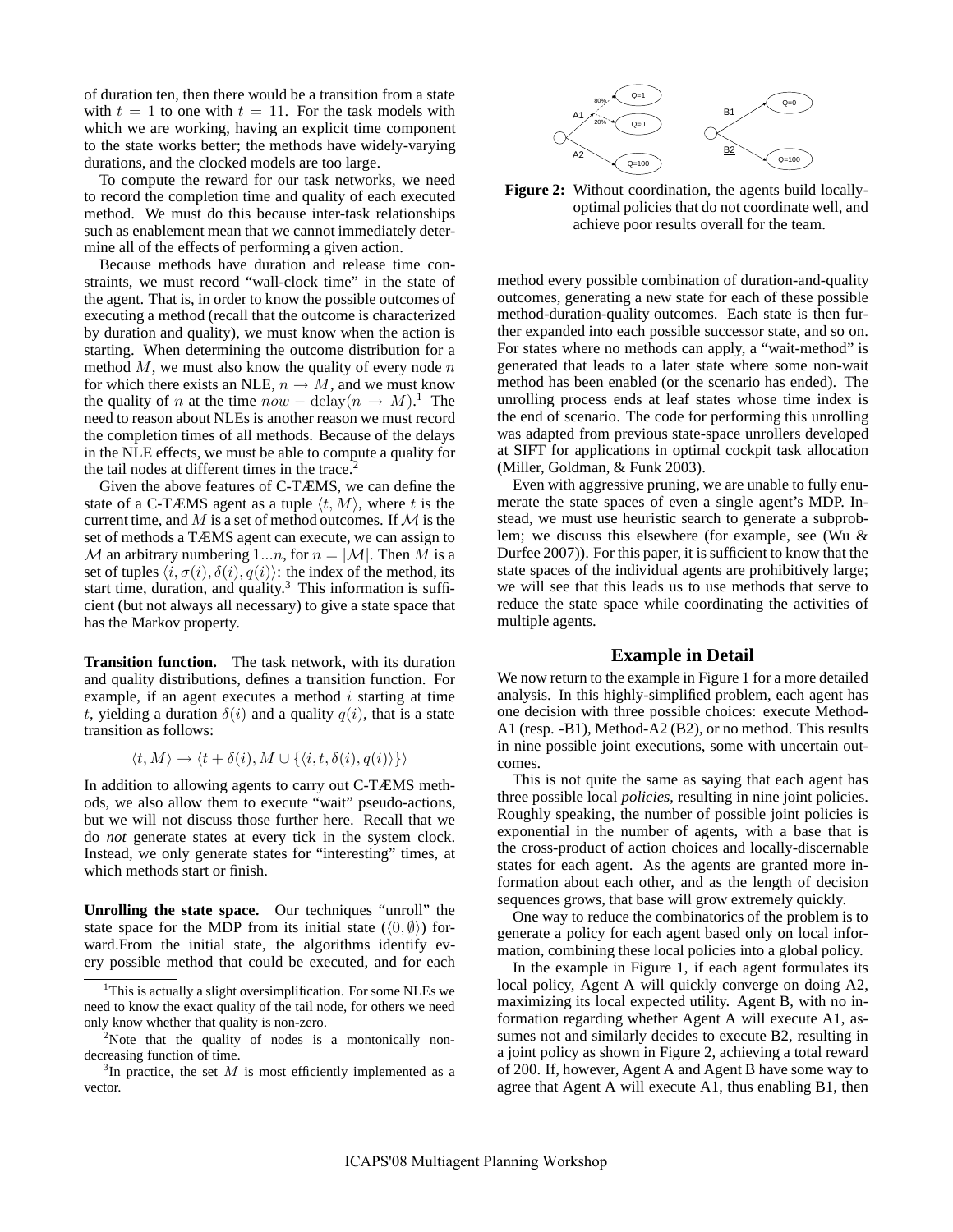the optimal joint policy (executing A1 and B1) results in a 64% chance of a reward of 10001, a 16% chance of a reward of 1, and a 20% chance of a reward of 0, for a total expected reward of 6400.8.

If the agents have some capability for communicating at run-time, they can do better still. Despite agreeing to the enablement, Agent A may try and fail to achieve it. If Agent B can know the outcome of Agent A's attempt at A1 *before* it begins executing its own method, then Agent B's policy can branch on the uncertain outcomes of A1. If A1 fails, then Agent B should execute B2, otherwise B1. This improved policy raises the agents' expected reward from 6400.8 to 6420.8, and ensures that the team will always get a reward.

# **Biasing Policy Generation Using Commitments**

In this section, we describe the implemented mechanisms whereby agents are "encouraged" to construct local policies that favor cooperative behavior. The enforcement mechanism that we use to guide policy generation in this way has two parts, one for the agent using a commitment, and one for the committed agent.

# **Consuming commitments.**

An agent that has received a commitment from another agent should build a policy that exploits that commitment. In our example, B has a commitment from A that A will execute A1 to enable B's A2 by time Time-1. We need B to build an MDP that recognizes that A2 is not enabled before Time-1, but is expected to be enabled afterwards. One simple approach would be to unroll the MDP from a modified model in which the target method is not considered executable until the enablement is expected.

However, this precludes any explicit representation of the fact that A may not succeed with the enablement, either because it chooses not to execute A1 or because A1 does not achieve any quality. So, we need a means to represent within the local MDP the possibility that the enablement might fail. To accomplish this, the MDP-generating code builds "proxy methods" that correspond to other agents' commitments.

This ensures that the agent consuming the commitment will find the appropriate methods enabled at the appropriate time. When unrolling the MDP out of the task model description, the unroller inserts the expected quality for the proxy methods at the appropriate times. The result is that the local MDP policy will take advantage of the expected inter-agent enablement commitment if it is the "right thing to do"— that is, if it maximizes the local expected quality. As an immediate consequence, if A fails in the enablement and B is notified, B should instead choose to execute B2 during that time slot. Figure 3 shows the optimal policies for the model including a proxy method.

# **Keeping commitments.**

The commitments made *by* an agent are handled by a different mechanism, akin to that used by model-checking systems for program verification. We may describe the commitments made by our agents in terms of temporal logic formulas. In particular, for enablement commitments, an agent is promising to complete a method before a certain time. Such a proposition may readily be checked by walking over the state space of the MDP — at any state this assertion is either satisfied, violated, or is still pending. Note that no additional traversal of the state space is necessary: the checking can be done as the task model is unrolled into an MDP state space. Should the agent satisfy a commitment, it receives a reward to its local MDP and if the agent violates a commitment, it is penalized.

One problematic issue is how to assign reward (resp., penalty) to commitment satisfaction (violation). It is not sufficient to simply impose a penalty on a commitment failure proportional to the payoff of the method whose enablement has failed. The problem with this approach is that the followon effects can be arbitrarily bad, because of chains of enablement. Worse, the agents focus their policy-finding efforts on parts of the state space in which the commitments are kept. If too many commitments are violated, or if a single critical commitment is violated, then agents may find themselves in a part of the state space for which they have no policy computed. Accordingly, we heavily reward (penalize) the agents for fulfilling (violating) their commitments.

# **Generalizing Commitments**

For the purposes of clarity and brevity, the discussion in this paper is limited to commitments involving actions enabling other actions. The implemented system described in (Musliner *et al.* 2007) includes support for commitments between agents covering a variety of other relations between actions, including *disablement* ("don't do your action until after I start my action"), *facilitation*, and *hindering*. Commitments are also used to allocate responsibility for *shared tasks*.

# **More Complicated Example**

Figure 4 illustrates a modified version of our earlier example domain, where the A tasks are identical but B has two new methods which run in the earlier time window, with time available to run only one of them. The new B3 can be used to enable B2, or B4 can be used to achieve higher local quality but not enable B2. The interesting feature of this domain is that B must decide whether to execute B3 or B4, before finding out whether A1 has been executed and generated positive quality, thus enabling B1.

Figure 5 shows the globally-optimal policy for B for this example (A's policy is unchanged: execute A1). The underlined labels represent action choices appearing in the optimal policy. Note that some of the policy branches depend on the "outcome" of a proxy method for A1.

# **Choosing Commitments**

In this section, we turn to the question of how agents can choose good commitments, and how they can reach agreement on a consistent set of such commitments. We continue to assume that global optimality is unrealistic computationally, because it can require an exhaustive search over the space of all possible combinations of commitments for all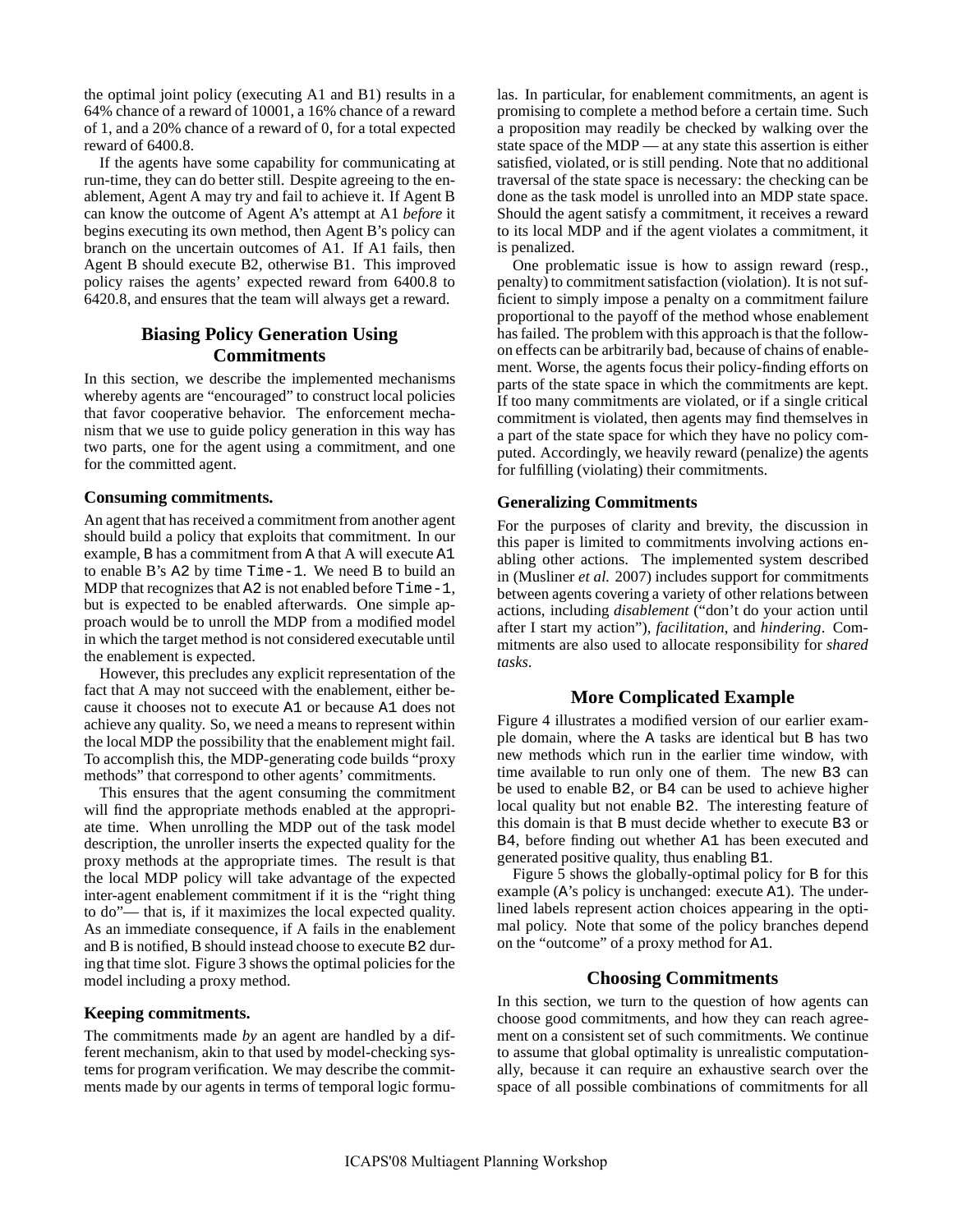

**Figure 3:** With proxy methods and commitment rewards biasing the MDPs towards the commitment, the agents build and execute these (optimal) policies.



**Figure 4:** A task model with a more complex tradeoff.

potential agent interactions. We thus focus on developing local search techniques for converging on "good enough" commitments.

In the rest of this section, we present the different pieces of the commitment negotiation process. First, we show how agents identify the space of possible opportunities for coordination. Then, we discuss the process by which the agents can converge on consistent agreements, cast as a distributed constraint local optimization process. Finally, we describe how this process can be used as part of an iterative, hillclimbing local search for agreements over combinations of commitments.

Schematically, the process is as follows:

- Identify opportunities for coordination
- Initialize tentative commitments
- Perform distributed hill-climbing search
	- **–** exchange commitments
	- **–** make local and received commitments consistent
	- **–** build local (quick-and-dirty) policy given consistent commitments



**Figure 5:** B's coordinated MDP policy for the domain in Figure 4 shows how it trades off near-term local reward to instead enable the potential reward available if the coordination fails.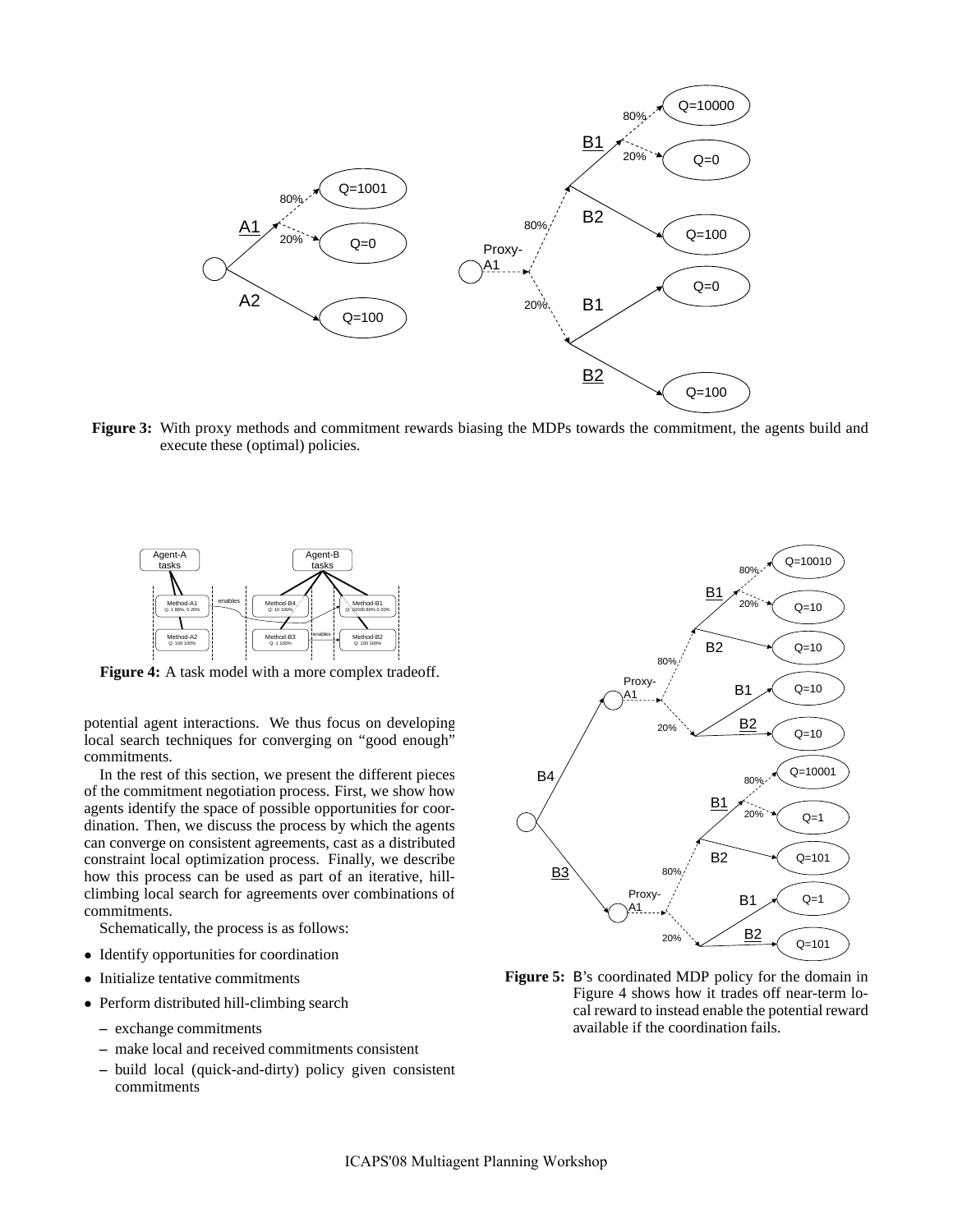- **–** extract new commitments from policies
- **–** loop back to passing commitments around
- **–** terminate when no improvement, or timeout

# **Coordination Opportunities**

Each agent begins to reason about commitments by first identifying the possible interactions it can have with other agents, and treating each of these as a *coordination opportunity*. To identify coordination opportunities, each agent analyzes its task model to find incoming and outgoing relationships such as enablement. We assume that this information is captured explicitly in the task model, if it is not it can be derived through an exchange of information between agents about the preconditions and effects of their various actions (Clement, Durfee, & Barrett 2007).

A single coordination opportunity such as an enablement can potentially involve an arbitrary number of agents depending on where in the task model the enablement occurs. For example, in Figure 1, had the top-level "Team Task" itself been the source of an enablement (if this team of A and B were working together to enable some other team of agents), then both A and B would model the coordination opportunity.

Agents may also interact because of how their local tasks combine into collective reward. For example, in Figure 1, the agents interact by both contributing to the top-level task, which sums their indvidual qualities. Had the top-level task instead accrued quality by taking the *minimum* quality of Agent A and Agent B, then a better coordinated response by the agents would have been to each take their local actions.

#### **Initial Commitments**

Commitment negotiations must be an "anytime" process, because the amount of time available to negotiate might fall short of what would be needed to systematically ensure an optimal solution. Our approach is to conduct a local search, beginning with a set of tentative commitments, and then to iteratively improve those commitments until they cannot be improved further, or until time runs out, at which point we use the current best set of commitments.

This approach requires an initial set of commitments for the coordination opportunities as a starting point. Each of our agents analyzes the possible state or states that it expects to reach once all of its tasks have been performed. Because the state representation captures the history of what methods the agent executed, at what times, and with what outcomes, the agent can look at such a state to determine which coordination opportunities would have had to have been successfully achieved to have reached that state. We say that the agent extracts the implied commitments from the state. It can then initialize its commitments to the values of these implied commitments, where coordination opportunities that were not implied to be satisfied can be initialized to null-commitments.

This begs the question of where these final states would come from. One possible source is a nominal schedule of activities that the agent is planning to pursue. This pre-existing schedule of intended activities can be used by the agent to project out to the state that it would achieve, and commitments can be extracted from that state. If the agents in the multiagent system had coordinated these pre-existing schedules (as in the COORDINATORS scenarios), then the commitments that each extracts from its local schedule are very likely compatible with the commitments extracted by others.

Another source for initial commitments uses the same idea as basing them off of a pre-existing schedule, but instead uses a pre-existing or proposed policy. Because a policy represents alternative possible branches, it does not lead to a specific expected final state. Thus, an agent that is extracting commitments from a policy can forward-simulate through the policy probabilistically to find a set of possible final states and a probability distribution over these states. Utilizing the same techniques as before, the agent can extract commitments from these alternative states, and use the probabilities to assess the probability that a commitment will be achieved by the policy. By using suitable probability thresholds, the agent can determine which commitments are likely enough to occur, and can explicitly adopt these as its initial commitments.

#### **Commitment Consistency**

Inconsistent beliefs about inter-agent commitments generally lead to poorly coordinated behavior and lower collective reward. For example, in Figure 1 (if we ignore do-nothing policies) there are four possible joint policies. Two are coordinated: either the two agents agree that A will enable B, or they agree that the enablement will not happen. The other two combinations are not coordinated, and both lead to worse expected reward than either of the coordinated combinations. In one combination, A is enabling B, but B is doing its local method, wasting A's effort. In the other combination, A is doing its local method, but B executes (and fails) its enablement-requiring method because it is expecting to be enabled.

We achieve consistent sets of commitments using procedures that take as input a set of tentative commitments to a particular coordination opportunity, and return a modified set of commitments that is assured to be consistent. For example, in the case of an enablement coordination opportunity, if the agent that is the source of the enablement has proposed a null-commitment while the target has proposed a positive commitment to the enablement, the procedure turns both commitments into null-commitments (because if the source will not make the commitment, the target better not assume it). On the other hand, if the source proposes a commitment while the target did not assume it would be enabled, then the procedure converges on having both agents assume the commitment (because if the source is doing the enablement anyway, the target might as well model it to see if it could benefit). Finally, even if both agents assume a positive commitment for the enablement, they might disagree on when the source will be assured of finishing the enabling task and when the target can safely begin the enabled task. The procedure then assigns a heuristically-chosen consistent time for both the source and target commitments.

Agents following this procedure are assured to resolve inconsistencies in the same way. Thus, if each agent sends its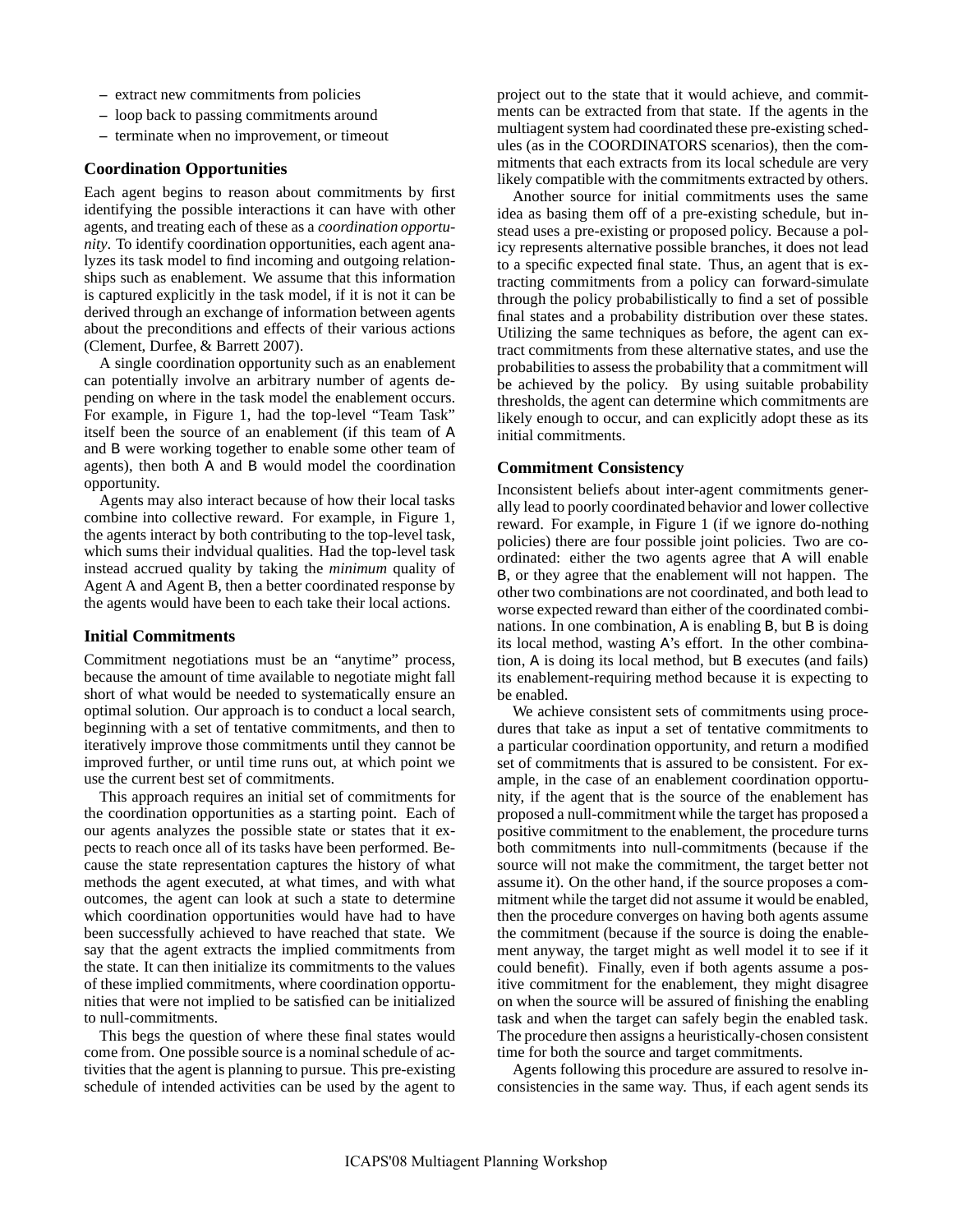initial commitments to other agents and the agents all apply these procedures, they will all find the same set of consistent commitment agreements.

# **Commitment Improvement**

The process described above ensures consistency in the agents' commitments. But it does not ensure that those commitments are as good as they could be, or even feasible. By feasible, we mean that agents might reach a set of commitment agreements that turn out to be impossible for one or more agents to fulfill. For example, in Figure 1, suppose that A2 also provided an enablement for a task of some agent C. One possible set of commitments could involve A committing to enable B and also C, where B and C each expect to be enabled. Of course, while these agreements are individually consistent, they are collectively infeasible.

Agents should attempt to improve their commitment agreements to at least achieve feasibility. To do this we use an iterative, hill-climbing process based on some of the same intuitions as Nair *et al.* (2003)'s approach to bottom-up convergence on joint policies, but avoiding the heavy computational load of his approach because our agents coordinate at the level of commitments rather than exchanging policies.

It turns out that a reasonable set of commitments can be extracted using the (vastly simpler) solution to an MDP constructed using deterministic approximations to actions with uncertain outcomes. The policy generated from this "quick and dirty" model is then used to generate a probabilistic distribution of final states, extracting a set of initial commitments from that distribution. This allows an agent to identify not only commitments that are not likely to be kept in a full policy, but also commitments that might not have been promised but that turn out to be feasible.

The agents iteratively improve their commitments using a distributed constraint optimization protocol. After each agent has formed consistent agreements about its commitments, it uses the quick-and-dirty model, biasing that model based on the initial commitments, to generate a quick-anddirty policy. It then extracts the commitments implied by this policy. It compares these commitments with the commitments that it used in building the policy, counting the number of differences between the two commitment sets.

The agents exchange their new commitments, and broadcast their counts of differences. If the total number of differences across all agents is zero, then the agents have converged on a set of commitments that no agent wants to change, and so the process terminates. Otherwise, the agents compare this total count to the total count from the prior round of this iterative protocol. If the total has not decreased for some user-specified number of iterations, then the agents have reached a local optimum, and the protocol terminates. If the total count has decreased, the agents repeat the process, generating consistent agreements and then individually checking these with their quick-and-dirty models as before.

Once this iterative process terminates or times out, the agents adopt the final sets of commitments as their negotiated agreements.

#### **Anytime Commitment Search**

The distributed hill-climbing process for commitment improvement described above can itself serve as the inner loop of a more thorough search through the commitment space. Hill-climbing search techniques can be improved by introducing the notion of random restart, restarting the hillclimbing process from a different initial state, in the hopes of finding a different local maximum This approach works with the negotiation process described above, as well.

The local maximum in one iteration is compared with the best local maximum from previous local searches, and the best of these commitment sets is saved. This comparison must be made globally the agents collectively need to decide which set of commitments is better, since if different agents adopt different commitment sets we suffer from the problems of inconsistency all over again.

This process of reinitializing the commitments and then hill-climbing from there can be repeated as often as time permits. Our implementation supports this iterative-restart hill-climbing process, though for most of our experiments in the COORDINATORs application domain we turned this off, because in that problem domain our agents always began with initial schedules, so the initial commitment values tended TO start the hill-climbing in a good place.

#### **Experiments**

We conclude this section with an analysis of how the techniques we have just presented perform on simple problems where the "right" answers can be identified, to allow comparison. These techniques have been extensively used in COORDINATORs problems involving dozens of agents and hundreds of tasks, scaling well in both handling large numbers of agents and complex local state spaces.

All of the example problems described in this section have been represented in the task modeling language our code uses, and the behavior reported in terms of what commitments the agents converge to corresponds to what happens in execution of our code, unless otherwise noted.

Let us begin with the simplest problem, from Figure 1. If the agents are initialized with schedules such that A plans to have achieved the enablement, then the agents will converge to agreement over enablement, and achieve their maximum expected reward. This holds true even if B's initial commitment for enablement was null.

If A and B had both begun with null-commitments (because, for example, they did not have any initial schedules from which to extract commitments), then they would stay with these: they are consistent, and neither would benefit from a unilateral change. Similarly, if A had a nullcommitment and B had an enables commitment, the consistency procedures would have B revert to a null-commitment, and the agents would again be in agreement. These last examples illustrate how, even for this simple problem, hillclimbing can reach one of two local optima. Finding the global optimum can require a perturbation from the initial commitments to put the agents into a more favorable basin of attraction in the hill-climbing search.

As a second example, consider the variation of the problem in Figure 1 where Method-A2 also enables a method for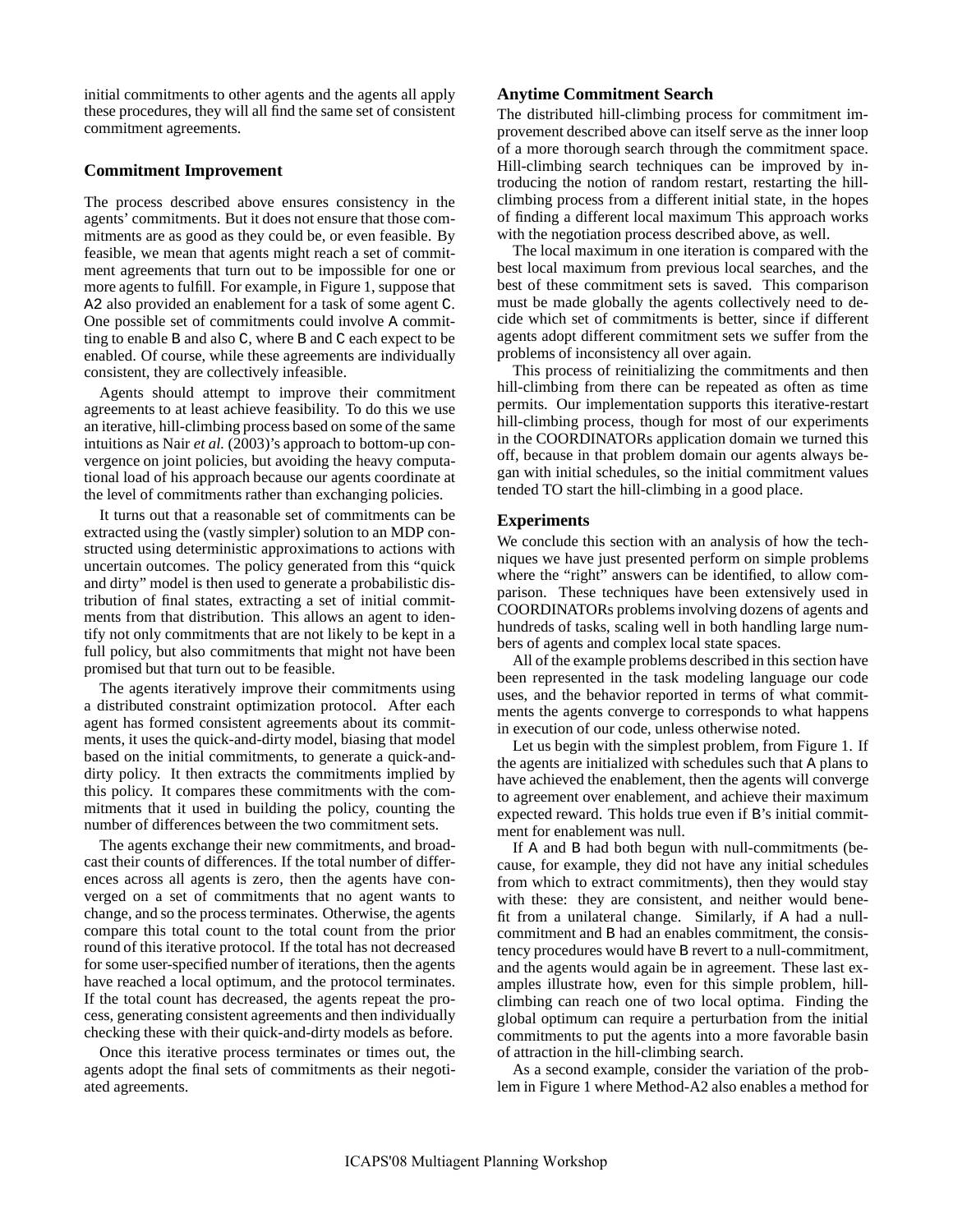C. A quick-and-dirty policy cannot be generated that reaches final states satisfying both commitments, and so the commitments extracted from the policy will revert one of the commitments to a null-commitment (which one is reverted depends on the relative rewards and probabilities associated with the methods). In the subsequent round of distributed hill-climbing, the null-commitment by A (the source) will cause the agent at the target end of the null-commitment to change to a null-commitment, and the three agents will converge to commitments where one of the enablements is committed to and the other is not.

As a final example, Figure 6 shows a problem that is like Figure 1, except between A and B there is a C, creating an enablement chain from A to C to B. As before, each agent also has a local task competing with its task in the chain. Further, let's assume that the expected quality of Method-A1 for A and Method-C1 for C is higher than for Method-A2 and Method-C2, respectively. Finally, assume that there is no initial schedule.

In this case, A and C recognize the first coordination opportunity, and C and B recognize the second. Lacking an initial schedule, the agents initialize their commitments for the coordination opportunities to null-commitments. They exchange these, and find that they are all consistent, and so could represent a valid set of agreements.

However, when the agents formulate their quick-and-dirty local policies and extract commitments, A determines that it actually plans to perform its enablement action. (Note that the null-commitment to the enablement does not bias A away from this action, but rather just does not bias it toward this action. Since Method-A1 is the best choice for purely local reasons, A plans to execute it.) Therefore, when the agents exchange their potentially-revised commitments, A announces that it has indeed changed one of its commitments.

As a result, the agents iterate by making the new commitments consistent. This in turn causes C to change its nullcommitment for the enablement opportunity with A into a enablement commitment. The agents then once again formulate policies using quick-and-dirty models, and extract commitments from these. Now, C has changed a commitment, because it has found that it serendipitously is now doing the enablement source for B. The commitments are exchanged, along with the information that some agent has changed a commitment. This ultimately leads the agents to finish the enablement chain: even though the agents began with consistent commitments to not help each other at all, the distributed hill-climbing procedure has reached the optimum set of commitments corresponding to each link in the chain of enablements being done.

# **Conclusion and Future Directions**

In this paper, we have described an approach to coordinating the activities of multiple agents that works in stochastic problem domains by combining high-level agreements over inter-agent commitments with detailed local policy formulation by each of the agents. The result is an approach that gives agents individual flexibility to optimize their local performance, while biasing their local policies to fulfill the commitments to other agents to which they have agreed. This allows the problems of making coordination commitments and of formulating local policies to be largely decoupled, allowing each to be solved much more quickly than solving them together by formulating a full joint policy. A major contribution of this paper is in describing a process for casting commitments into the local MDP models of agents to achieve this kind of bias. While we illustrated this approach in the context of biasing agents to act so as to enable actions for others, we have applied the same principles in this paper to a variety of other kinds of interactions, including commitments *not* to disable the possible actions of others, and syncrhonization. We also require agents to be able to choose commitments without examining in detail every possible combination of policies that they could adopt. As we have shown, agents that agree on commitments tend to do better than agents that disagree, even if the agreed-upon commitments are not the best possible. So, at the core of the agents' coordination protocol is the process of ensuring agreement over consistent sets of commitments. Another contribution is demonstrating how the problem of converging on commitments can be solved by interleaving making tentative agreements with using quick-and-dirty task models to assess feasibility and desirability of the agreements.

The techniques that we have described have all been implemented as part of a larger effort under the DARPA CO-ORDINATORs program. These techniques have been applied to problems ranging up to nearly 100 agents, where each agent can have dozens of methods and methods have uncertainty in durations and outcomes that lead to huge state spaces. Applying MDP techniques to these problems has only been possible due to the techniques that we describe here.

We see a number of directions in which these techniques could be improved. One is to develop more principled techniques for assigning rewards to bias agents. One thread of related research has looked at other ways of biasing the policy formulation process by imposing constraints on the policy itself rather than modifying the states (Witwicki & Durfee 2007). Another direction is to exploit other ideas for choosing initial commitment values. A third direction is improving the heuristics for estimating the global value of particular commitment combinations based on local expected utility. We would also like to consider the dynamics of the commitments themselves, allowing agents to revisit commitment decisions as circumstances unfold.